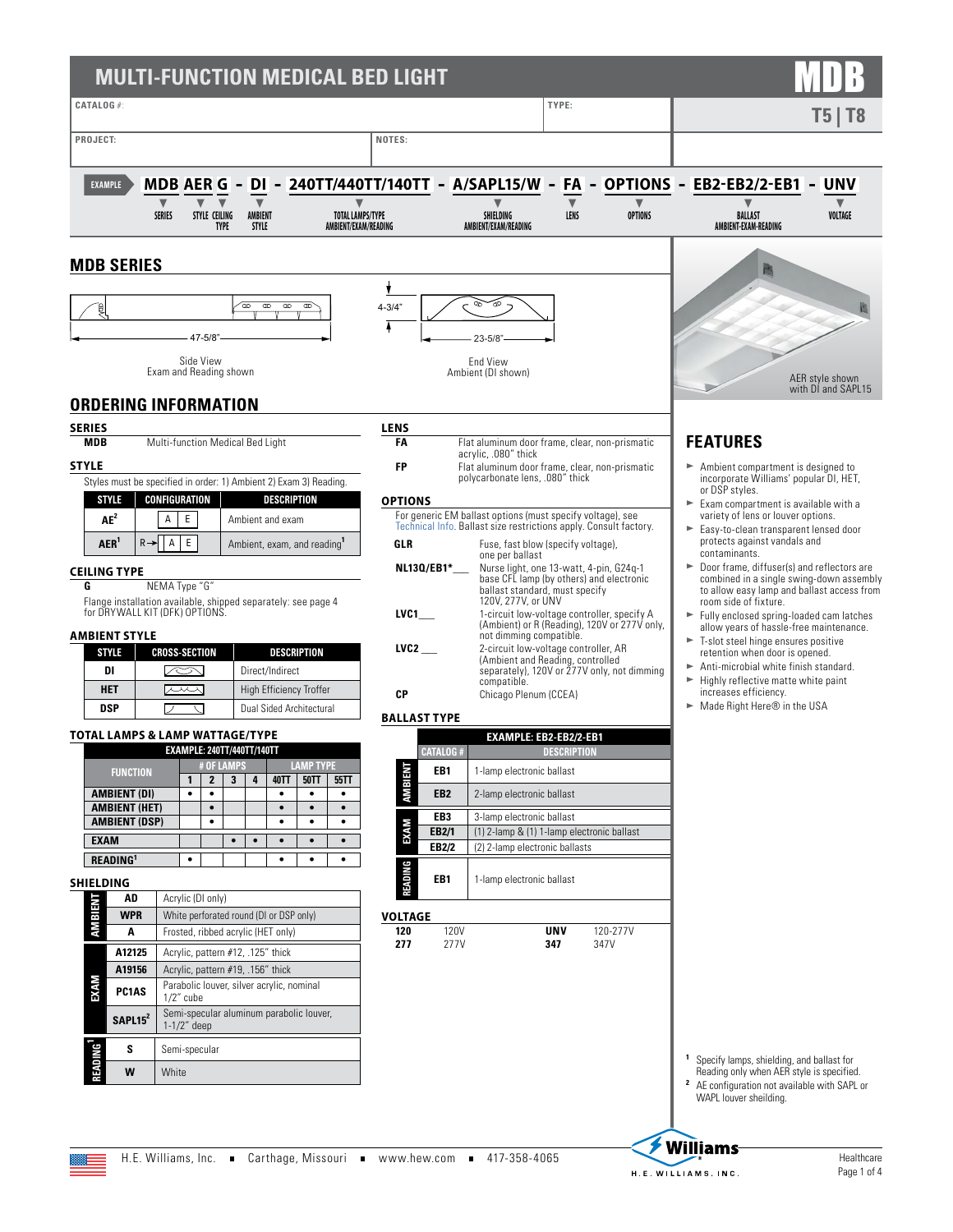

### **SPECIFICATIONS**

**Housing** – 20-gauge die-formed C.R.S. **Door Frame & Lens** - Transparent acrylic lens, .080" thick, mounted in .050" thick extruded aluminum door frame, flat with mitered corners.

**Reflector** – Precision die-formed metal with highly reflective, non-glare matte white polyester powder coated finish.

**Finish** – 92% minimum average reflective white anti-microbial powder coat bonded to phosphate-free, multi-stage pretreated metal. All parts painted after fabrication to facilitate installation, increase efficiency, and inhibit corrosion.

**Electrical** – Electronic ballast standard, instant start (40TT) or program start (50TT or 55TT), rated Class P.

**Mounting** – NEMA Type "G" standard. Earthquake clips included. Flange installation available, shipped separately: [see page 4](#page-3-0) [for DRYWALL KIT \(DFK\) OPTIONS](#page-3-0).

### **Labels** –

- UL/CUL listed as recessed fluorescent luminaire suitable for dry or damp locations.
- UL listed (not UL/CUL) when specified with twin tube lamps or nurse light.
- City of Chicago Environmental Air approved when specified with CP option.

### **TEST REPORT INFORMATION**

- Test Report #: 17356.0<br>
Date: 05/20/13
- Date: 05/20/13
- $\blacktriangleright$  Lamp Type: FT40W/2G11
- $\blacktriangleright$  Lamp Quantity: 2



### **ZONAL CAVITY COEFFICIENTS**

|        | Ceilina                                    |     | .80 |     |     | .70 |     |     | .50 |     |
|--------|--------------------------------------------|-----|-----|-----|-----|-----|-----|-----|-----|-----|
|        | Wall                                       | .70 | .50 | .30 | .70 | .50 | .30 | .50 | .30 | .10 |
|        | $\Omega$                                   | .87 | .87 | .87 | .85 | .85 | .85 | .81 | .81 | .81 |
|        | 1                                          | .81 | .78 | .75 | .79 | .76 | .74 | .73 | .71 | .69 |
|        | $\overline{2}$                             | .74 | .69 | .65 | .73 | .68 | .64 | .65 | .62 | .59 |
| Ratio  | 3                                          | .69 | .62 | .57 | .67 | .61 | .56 | .59 | .54 | .51 |
|        | 4                                          | .63 | .55 | .49 | .62 | .54 | .49 | .53 | .48 | .44 |
| Cavity | 5                                          | .58 | .49 | .43 | .56 | .48 | .42 | .47 | .42 | .38 |
|        | 6                                          | .53 | .44 | .38 | .52 | .43 | .38 | .42 | .37 | .33 |
| Room   | $\overline{7}$                             | .49 | .40 | .34 | .48 | .39 | .33 | .38 | .33 | .29 |
|        | 8                                          | .45 | .36 | .30 | .44 | .35 | .29 | .34 | .29 | .25 |
|        | 9                                          | .42 | .32 | .26 | .41 | .32 | .26 | .31 | .25 | .22 |
|        | 10                                         | .39 | .29 | .23 | .38 | .29 | .23 | .28 | .23 | .19 |
|        | Effective Floor Cavity Reflectance = $.20$ |     |     |     |     |     |     |     |     |     |

### **TEST REPORT INFORMATION**

- $\blacktriangleright$  Test Report #: 17355.0
- $\blacktriangleright$  Date: 05/20/13<br> $\blacktriangleright$  Lamp Type: FT40
- Lamp Type: FT40W/2G11  $\blacktriangleright$  Lamp Quantity: 4



### **ZONAL CAVITY COEFFICIENTS**

|              | Ceiling        |     | .80 |     |     | .70 |     |     | .50 |     |
|--------------|----------------|-----|-----|-----|-----|-----|-----|-----|-----|-----|
|              | Wall           | .70 | .50 | .30 | .70 | .50 | .30 | .50 | .30 | .10 |
|              | $\Omega$       | .56 | .56 | .56 | .55 | .55 | .55 | .53 | .53 | .53 |
|              | 1              | .53 | .51 | .49 | .52 | .50 | .49 | .48 | .47 | .46 |
|              | $\mathfrak{p}$ | .49 | .46 | .43 | .48 | .45 | .43 | .43 | .41 | .40 |
| Cavity Ratio | 3              | .45 | .41 | .38 | .44 | .41 | .38 | .39 | .37 | .35 |
|              | 4              | .42 | .37 | .34 | .41 | .37 | .33 | .35 | .33 | .30 |
|              | 5              | .39 | .33 | .29 | .38 | .33 | .29 | .32 | .29 | .26 |
|              | 6              | .36 | .30 | .26 | .35 | .30 | .26 | .29 | .26 | .23 |
| Room /       | 7              | .33 | .27 | .23 | .32 | .27 | .23 | .26 | .23 | .20 |
|              | 8              | .30 | .24 | .21 | .30 | .24 | .20 | .23 | .20 | .18 |
|              | 9              | .28 | .22 | .18 | .27 | .22 | .18 | .21 | .18 | .16 |
|              | 10             | .26 | .20 | .16 | .25 | .20 | .16 | .19 | .16 | .14 |

### **PHOTOMETRY – AMBIENT ONLY** Catalog #: **MDBAERG-DI-240TT/440TT/140TT-AD/SAPL15/W-FA**

**MULTI-FUNCTION MEDICAL BED LIGHT** 

### **CANDLEPOWER DISTRIBUTION**

| Vertical        |                | <b>Horizontal Angle</b> |       |                |             |        |  |  |
|-----------------|----------------|-------------------------|-------|----------------|-------------|--------|--|--|
| Angle           | U <sub>o</sub> | 45°                     | 90°   | $135^\circ$    | $180^\circ$ | Lumens |  |  |
| $\mathsf{U}_0$  | 1813.          | 1813.                   | 1813. | 1813.          | 1813.       |        |  |  |
| $5^{\circ}$     | 1840.          | 1838.                   | 1843. | 1850.          | 1861.       | 176.1  |  |  |
| 15 <sup>o</sup> | 1746.          | 1761.                   | 1786. | 1786.          | 1786.       | 503.2  |  |  |
| $25^\circ$      | 1524.          | 1561.                   | 1613. | 1586.          | 1558.       | 729.0  |  |  |
| $35^\circ$      | 1306.          | 1381.                   | 1471. | 1409.          | 1347.       | 877.4  |  |  |
| $45^\circ$      | 995.           | 1109.                   | 1211. | 1117.          | 1017.       | 859.4  |  |  |
| $55^\circ$      | 687.           | 802.                    | 905.  | 815.           | 715.        | 723.3  |  |  |
| $65^\circ$      | 408.           | 502.                    | 578.  | 517.           | 435.        | 504.2  |  |  |
| $75^\circ$      | 160.           | 191.                    | 201.  | 205.           | 178.        | 205.5  |  |  |
| $85^\circ$      | 18.            | 21.                     | 21.   | 23.            | 23.         | 23.2   |  |  |
| $90^\circ$      | 0.             | $\mathbf{0}$ .          | 0.    | $\mathbf{0}$ . | 0.          |        |  |  |

### **LUMEN SUMMARY**

| Zone                                      | Lumens | % Lamp | % Fixture |  |  |  |
|-------------------------------------------|--------|--------|-----------|--|--|--|
| $0 - 30$                                  | 1408.  | 77.4   | 30.6      |  |  |  |
| $0 - 40$                                  | 2286.  | 36.3   | 49.7      |  |  |  |
| $0 - 60$                                  | 3869.  | 61.4   | 84.1      |  |  |  |
| $0 - 90$                                  | 4601.  | 73.0   | 100.0     |  |  |  |
| <b>Total Luminaire:</b>                   |        |        |           |  |  |  |
| $0 - 180$<br>100.0<br>4601.<br>73.0       |        |        |           |  |  |  |
| Total Luminaire Optical Efficiency: 73.0% |        |        |           |  |  |  |

### **PHOTOMETRY – EXAM ONLY** Catalog #: **MDBAERG-DI-240TT/440TT/140TT-AD/SAPL15/W-FA**

### **CANDLEPOWER DISTRIBUTION**

| Vertical        |                | Zonal          |                |              |             |        |
|-----------------|----------------|----------------|----------------|--------------|-------------|--------|
| Angle           | U.             | 45°            | 90°            | $135^\circ$  | $180^\circ$ | Lumens |
| $0^{\circ}$     | 2737.          | 2737.          | 2737.          | 2737.        | 2737.       |        |
| $5^\circ$       | 2780.          | 2747.          | 2726.          | 2732.        | 2750.       | 261.7  |
| 15 <sup>o</sup> | 2760.          | 2615.          | 2481.          | 2548.        | 2641.       | 732.8  |
| $25^\circ$      | 2590.          | 2364.          | 2145.          | 2250.        | 2379.       | 1068.1 |
| $35^\circ$      | 2282.          | 2042.          | 1808.          | 1864.        | 1982.       | 1229.5 |
| $45^\circ$      | 1766.          | 1545.          | 1393.          | 1376.        | 1451.       | 1142.3 |
| $55^\circ$      | 1273.          | 979.           | 918.           | 807.         | 1018.       | 850.7  |
| $65^\circ$      | 927.           | 524.           | 459.           | 428.         | 624.        | 534.0  |
| $75^\circ$      | 237.           | 137.           | 125.           | 101.         | 146.        | 139.1  |
| $85^\circ$      | 23.            | 19.            | 16.            | 16.          | 19.         | 18.3   |
| $90^\circ$      | $\mathbf{0}$ . | $\mathbf{0}$ . | $\mathbf{0}$ . | $\mathbf{0}$ | 0.          |        |

### **LUMEN SUMMARY**

| Zone                                     | Lumens | % Lamp | % Fixture |  |  |  |
|------------------------------------------|--------|--------|-----------|--|--|--|
| $0 - 30$                                 | 2063.  | 16.4   | 34.5      |  |  |  |
| $0 - 40$                                 | 3292.  | 26.1   | 55.1      |  |  |  |
| $0 - 60$                                 | 5285.  | 41.9   | 88.4      |  |  |  |
| $0 - 90$                                 | 5977.  | 47.4   | 100.0     |  |  |  |
| <b>Total Luminaire:</b>                  |        |        |           |  |  |  |
| $0 - 180$                                | 47.4   | 100.0  |           |  |  |  |
| Total Luminaire Optical Efficiency: 47.4 |        |        |           |  |  |  |

Effective Floor Cavity Reflectance = .20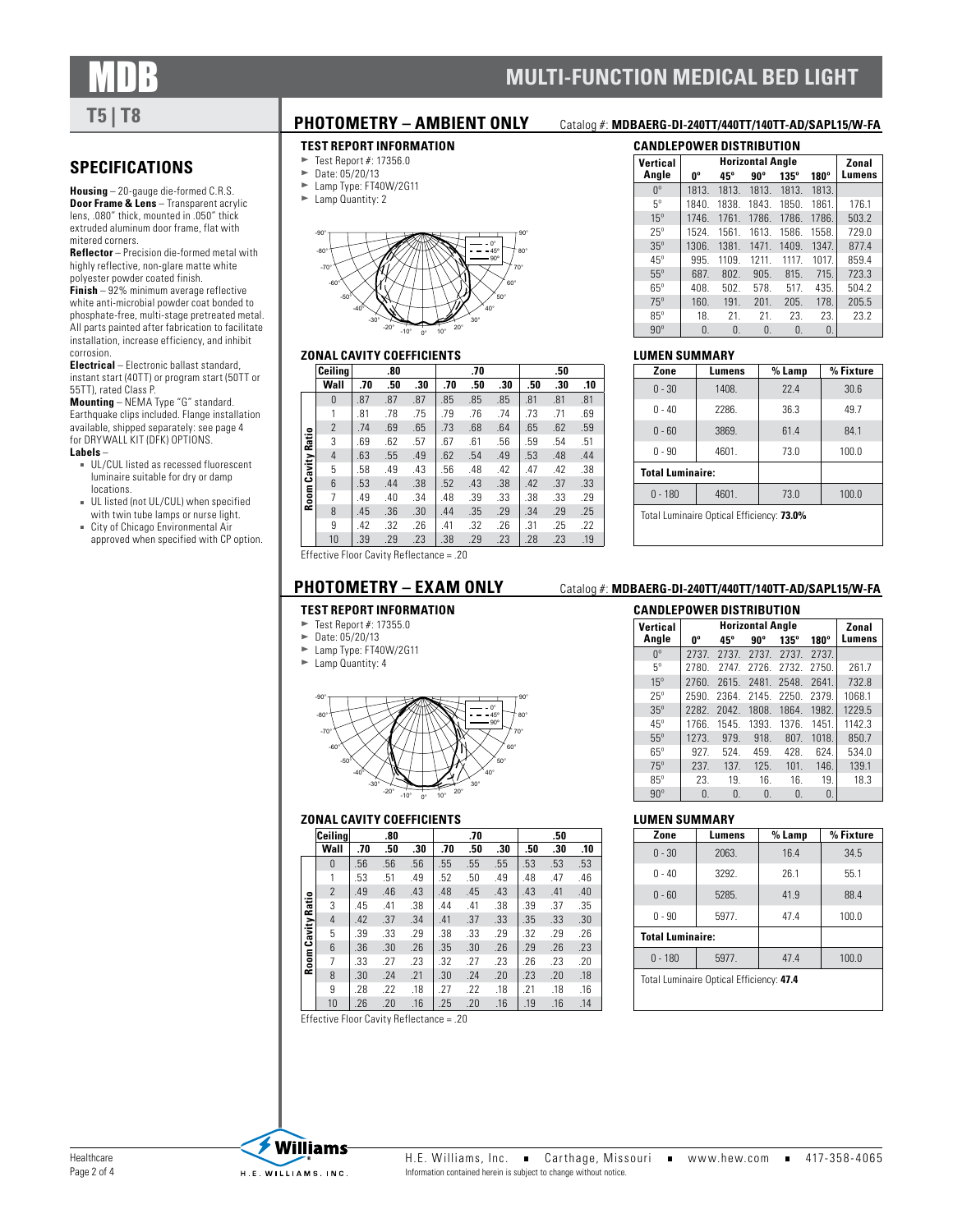# **MULTI-FUNCTION MEDICAL BED LIGHT**

### **TEST REPORT INFORMATION**

- $\blacktriangleright$  Test Report #: 17361.0
- $\blacktriangleright$  Date: 05/21/13
- $\blacktriangleright$  Lamp Type: FT40W/2G11
- Eamp Quantity: 1



### **ZONAL CAVITY COEFFICIENTS**

|          | Ceiling        |     | .80 |     |     | .70 |     |     | .50 |     |
|----------|----------------|-----|-----|-----|-----|-----|-----|-----|-----|-----|
|          | Wall           | .70 | .50 | .30 | .70 | .50 | .30 | .50 | .30 | .10 |
|          | 0              | .59 | .59 | .59 | .57 | .57 | .57 | .55 | .55 | .55 |
|          | 1              | .54 | .52 | .51 | .53 | .51 | .50 | .49 | .48 | .47 |
|          | $\overline{2}$ | .50 | .47 | .44 | .49 | .46 | .43 | .44 | .42 | .40 |
| Ratio    | 3              | .46 | .41 | .38 | .45 | .41 | .37 | .39 | .36 | .34 |
|          | $\overline{4}$ | .42 | .37 | .33 | .41 | .36 | .32 | .35 | .32 | .29 |
| Cavity I | 5              | .38 | .32 | .28 | .37 | .32 | .28 | .31 | .27 | .25 |
|          | 6              | .35 | .29 | .25 | .34 | .28 | .24 | .27 | .24 | .21 |
| Room     | 7              | .32 | .26 | .21 | .31 | .25 | .21 | .25 | .21 | .18 |
|          | 8              | .30 | .23 | .19 | .29 | .23 | .19 | .22 | .18 | .16 |
|          | 9              | .27 | .20 | .16 | .26 | .20 | .16 | .20 | .16 | .13 |
|          | 10             | .25 | .19 | .15 | .25 | .18 | .14 | .18 | .14 | .12 |

Effective Floor Cavity Reflectance = .20

### **FOOTCANDLE ESTIMATORS**

### **AMBIENT ONLY**



### **EXAM ONLY**



# **AMBIENT & EXAM ONLY**



**READING ONLY**



Footcandle calculations based on standard reflectance of 80/50/20 and a light loss factor of .85. Fixture centered over bed at 9' ceiling height, positioned 4' on center from wall. Values are for bed surface.

# **Angle**

| Vertical         |      | Zonal |      |                |      |        |  |
|------------------|------|-------|------|----------------|------|--------|--|
| Angle            | 0°   | 45°   | 90°  | $135^\circ$    | 180° | Lumens |  |
| $0^{\circ}$      | 492. | 492.  | 492. | 492.           | 492. |        |  |
| $5^{\circ}$      | 488. | 492.  | 507. | 522.           | 531. | 48.5   |  |
| $15^\circ$       | 425. | 438.  | 487. | 554.           | 610. | 141.1  |  |
| $25^\circ$       | 361. | 374.  | 441. | 574.           | 681. | 770.0  |  |
| $35^\circ$       | 311. | 323.  | 400. | 609.           | 776. | 292.9  |  |
| $45^\circ$       | 243. | 245.  | 312. | 576.           | 771. | 316.2  |  |
| $55^\circ$       | 174. | 185.  | 235. | 505.           | 585. | 289.8  |  |
| $65^\circ$       | 103. | 110.  | 149. | 319.           | 236. | 181.9  |  |
| $75^\circ$       | 47.  | 47.   | 57.  | 56.            | 16.  | 57.1   |  |
| $85^\circ$       | 13.  | 10.   | 6.   | $\mathfrak{D}$ | 2.   | 6.3    |  |
| $90^\circ$       | 0.   | 0.    | 0.   | 0.             | 0.   |        |  |
| I IIMEN CIIMMADV |      |       |      |                |      |        |  |

### **LUMEN SUMMARY**

| Zone                                      | Lumens | % Lamp | % Fixture |  |  |  |  |  |  |
|-------------------------------------------|--------|--------|-----------|--|--|--|--|--|--|
| $0 - 30$                                  | 410.   | 13.0   | 26.4      |  |  |  |  |  |  |
| $0 - 40$                                  | 702.   | 22.3   | 45.2      |  |  |  |  |  |  |
| 1308.<br>$0 - 60$                         |        | 41.5   | 84.2      |  |  |  |  |  |  |
| $0 - 90$                                  | 1554.  | 49.3   | 100.0     |  |  |  |  |  |  |
| <b>Total Luminaire:</b>                   |        |        |           |  |  |  |  |  |  |
| $0 - 180$                                 | 1554.  | 49.3   | 100.0     |  |  |  |  |  |  |
| Total Luminaire Optical Efficiency: 49.3% |        |        |           |  |  |  |  |  |  |

### **PHOTOMETRY – READING ONLY** Catalog #: **MDBAERG-DI-240TT/440TT/140TT-AD/SAPL15/W-FA CANDLEPOWER DISTRIBUTION**

**T5 | T8**